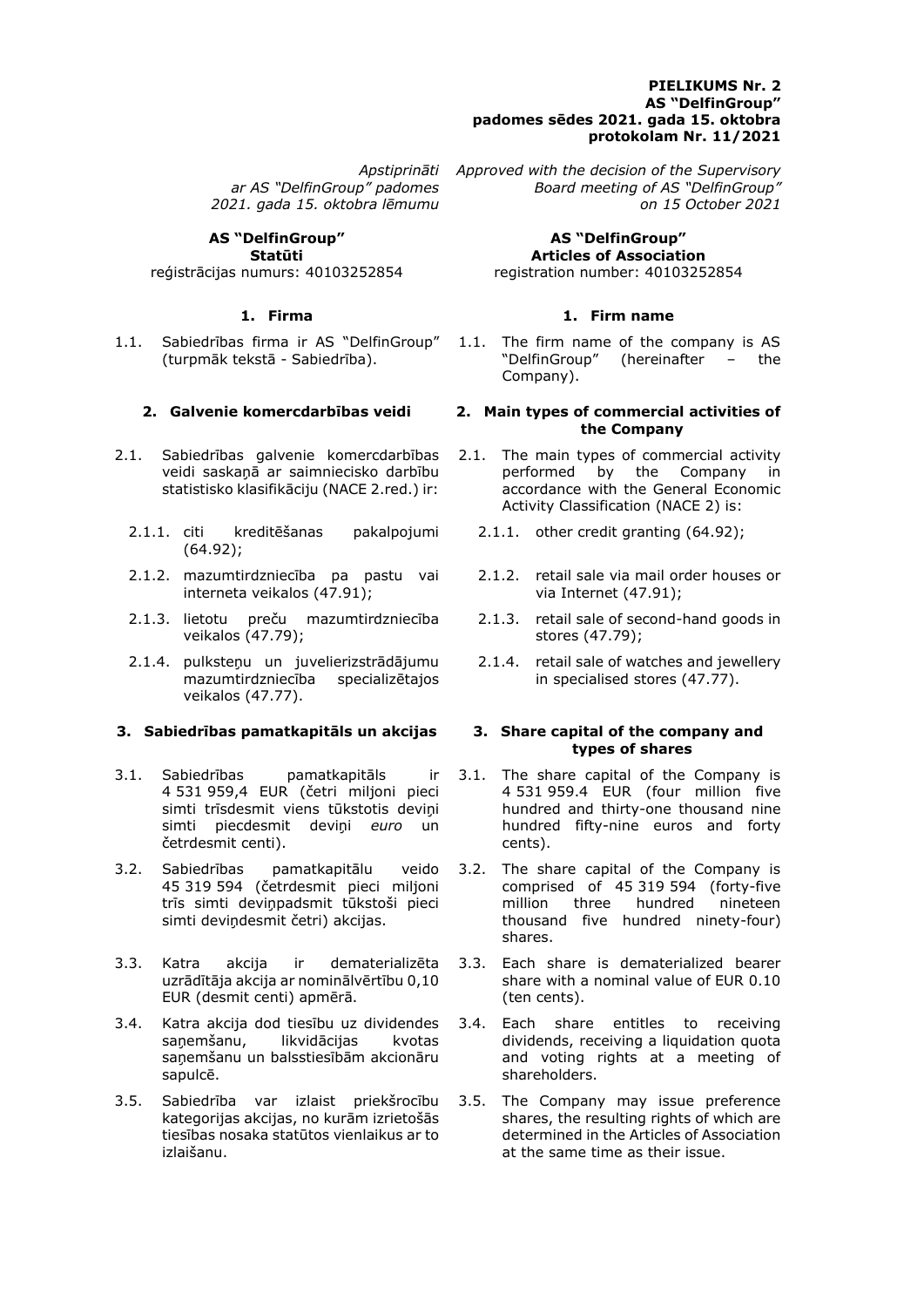- 4.1. Savas tiesības piedalīties Sabiedrības pārvaldē akcionāri īsteno akcionāru sapulcē.
- 4.2. Ārkārtas akcionāru sapulci sasauc valde pēc savas iniciatīvas vai tad, ja to pieprasa padome, revidents vai akcionāri, kuri kopā pārstāv ne mazāk kā vienu desmitdaļu no sabiedrības pamatkapitāla.
- 4.3. Akcionāram ir tiesības piedalīties vai balsot akcionāru sapulcē, izmantojot elektroniskos saziņas līdzekļus. Valde ir deleģēta noteikt prasības akcionāru identifikācijai un kārtību, kādā akcionāri var izmantot šīs tiesības.
- 4.4. Akcionāru sapulce ir tiesīga pieņemt lēmumus, ja tajā piedalās akcionāri, kuri kopā pārstāv vismaz pusi no Sabiedrības balsstiesīgā pamatkapitāla.
- 4.5. Akcionāru sapulce var tikt sasaukta arī vietās, kas neatrodas Sabiedrības juridiskās adreses administratīvajā teritorijā.

- 5.1. Padome ir sabiedrības pārraudzības institūcija, kas pārstāv akcionāru intereses sapulču starplaikā un uzrauga valdes darbību.
- 5.2. Padome sastāv no 5 (pieciem) padomes locekļiem.
- 5.3. Sabiedrības padome tiek ievēlēta uz 5 (pieciem) gadiem.
- 5.4. Ja Sabiedrības pārvedamie vērtspapīri ir iekļauti regulētajā tirgū un akcionāru sapulce ir lēmusi, ka revīzijas komitejas uzdevumus pildīs padome, tad par padomes locekli nedrīkst būt persona, kura neatbilst pārvedamo vērtspapīru normatīvajos aktos noteiktajām revīzijas komitejas locekļa prasībām.

# **4. Akcionāru sapulce 4. Shareholder Meeting**

- 4.1. Shareholders exercise their right to participate in the administration of the Company at the shareholders' meeting.
- 4.2. The Management Board convenes an extraordinary shareholders' meeting pursuant to its own initiative or if it is requested by the Supervisory Board, the auditor or shareholders who jointly represent not less than one tenth of the share capital of the Company.
- 4.3. The shareholder has the right to participate or vote in the shareholders' meeting through electronic means. The Management Board is delegated to determine the requirements for identification of shareholders and procedures by which the shareholders can exercise this right.
- 4.4. The shareholder meeting has the right to adopt decisions, if the shareholders jointly representing more than a half of the share capital of the Company with voting rights are present at the meeting.
- 4.5. The shareholders meeting may be convened also in places which are not within the administrative territory of the Company's registered address.

# **5. Padome 5. Supervisory Board**

- 5.1. The Supervisory Board is the supervisory institution of the Company which represents the interests of shareholders during the time periods between the meetings of shareholders and supervises the activities of the Management Board.
- 5.2. The Supervisory Board consists of 5 (five) Supervisory Board members.
- 5.3. The Supervisory Board shall be elected in office for no more than 5 (five) years.
- 5.4. If the transferable securities of the Company are included in the regulated market and the shareholders' meeting has decided that the tasks of the audit committee will be performed by the Supervisory Board, the member of the Supervisory Board may not be a person who does not comply with the requirements of the member of the audit committee specified in the<br>requlatory enactments of the regulatory enactments of the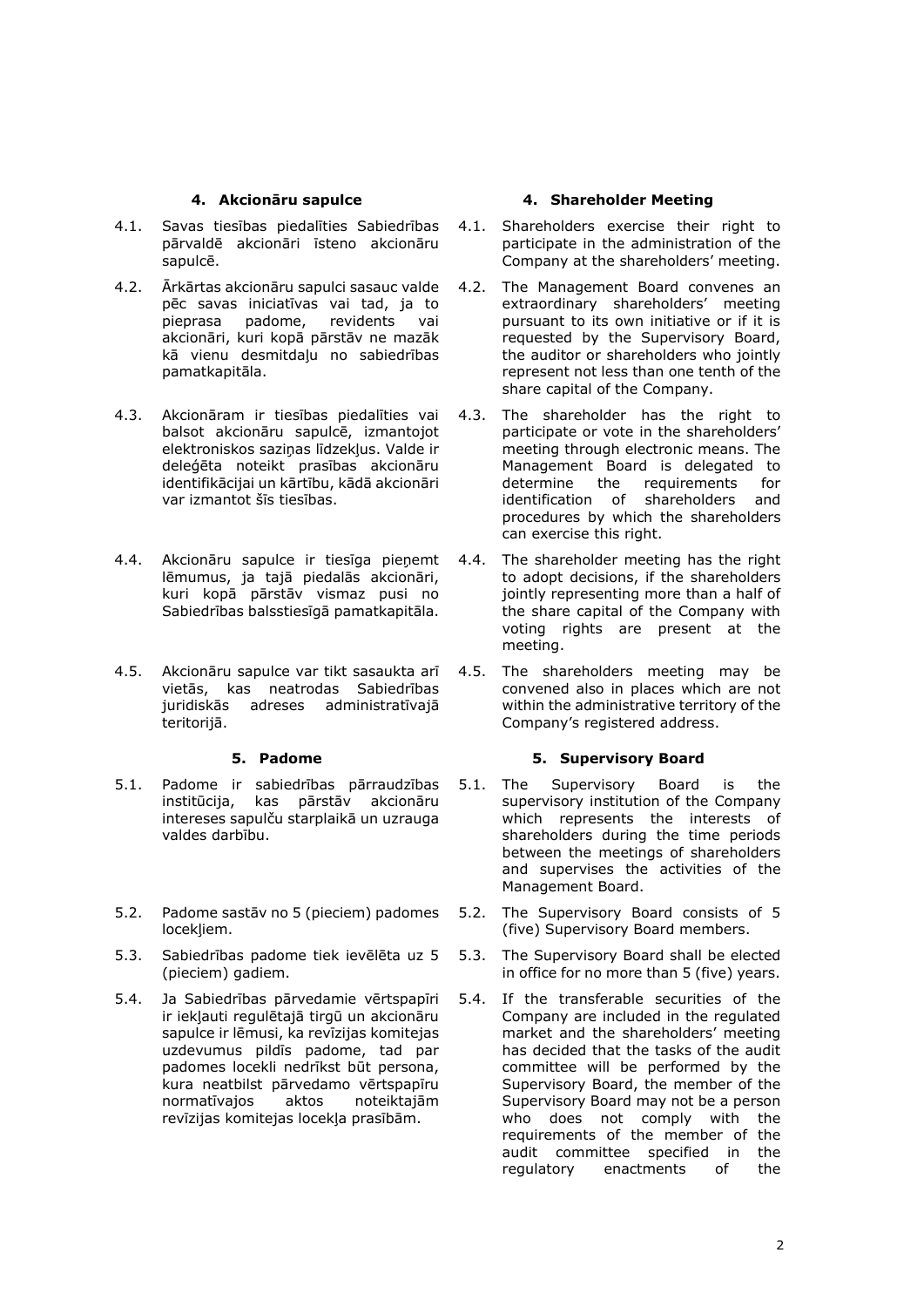transferable securities.

- 5.5. Ja Sabiedrībai ir izsniegta speciālā atļauja (licence) patērētāju kreditēšanas pakalpojumu sniegšanai, tad par padomes locekli nedrīkst būt persona, kura neatbilst patērētāju kreditēšanas normatīvajos aktos noteiktajām padomes locekļa prasībām.
- 5.6. Padome pieņem savus lēmumus ar vienkāršu klātesošo balsu vairākumu. Padomes locekļu balsīm sadaloties līdzīgi, izšķirošā ir padomes priekšsēdētāja balss.

- 6.1. Valde ir sabiedrības izpildinstitūcija, kura vada un pārstāv Sabiedrību.
- 6.2. Valdes locekli ievēlē amatā uz 5 (pieciem) gadiem.
- 6.3. Sabiedrību ir tiesības pārstāvēt 2 (diviem) valdes locekļiem kopīgi.
- 6.4. Valdes priekšsēdētāju no valdes locekļu vidus ieceļ padome.
- 6.5. Ja Sabiedrībai ir izsniegta speciālā atļauja (licence) patērētāju kreditēšanas pakalpojumu sniegšanai, tad par valdes locekli nedrīkst būt persona, kura neatbilst patērētāju kreditēšanas normatīvajos aktos noteiktajām valdes locekļa prasībām.
- 6.6. Valde pieņem savus lēmumus ar vienkāršu klātesošo balsu vairākumu. Valdes locekļu balsīm sadaloties līdzīgi, izšķirošā ir valdes priekšsēdētāja balss.
- 6.7. Valdei ir nepieciešama padomes piekrišana šādu svarīgu jautājumu izlemšanā:
	- 6.7.1. jaunu darbības veidu uzsākšana un esošo darbības veidu pārtraukšana;
	- 6.7.2. vispārīgo darbības principu noteikšana.
	- 6.7.3. līdzdalības iegūšana citās sabiedrībās, tās palielināšana vai samazināšana;
	- 6.7.4. uzņēmuma iegūšana vai atsavināšana;
- 5.5. If a special permit (licence) for the provision of consumer lending services has been issued to the Company, a person who does not comply with the requirements specified in the regulatory enactments regarding consumer lending may not be a member of the Supervisory Board.
- 5.6. The Supervisory Board adopts its decisions with a simple majority of votes. In the case of a split vote, the Chairman of the Supervisory Board shall have the casting vote.

### **6. Valde 6. Management Board**

- 6.1. The Management Board is the executive body of the Company which manages and represents the Company.
- 6.2. A member of Management Board is elected in office for a term of 5 (five) years.
- 6.3. The Company shall be represented by 2 (two) Management Board members iointly.
- 6.4. The Chairman of the Management Board is elected by the Supervisory Board.
- 6.5. If a special permit (licence) for the provision of consumer lending services has been issued to the Company, a person who does not comply with the requirements specified in the regulatory enactments regarding consumer lending may not be a member of the Management Board.
- 6.6. The Management Board adopts its decisions with a simple majority of votes. In the case of a split vote, the Chairman of the Management Board shall have the casting vote.
- 6.7. The Management Board shall seek for prior approval of the Supervisory Board when deciding the following important matters:
	- 6.7.1. commencement of new types of activity and termination of current types of activity;
	- 6.7.2. Determining the general principles of operation
	- 6.7.3. acquisition, increase or decrease of shareholding in other companies;
	- 6.7.4. acquisition or disposal of an undertaking;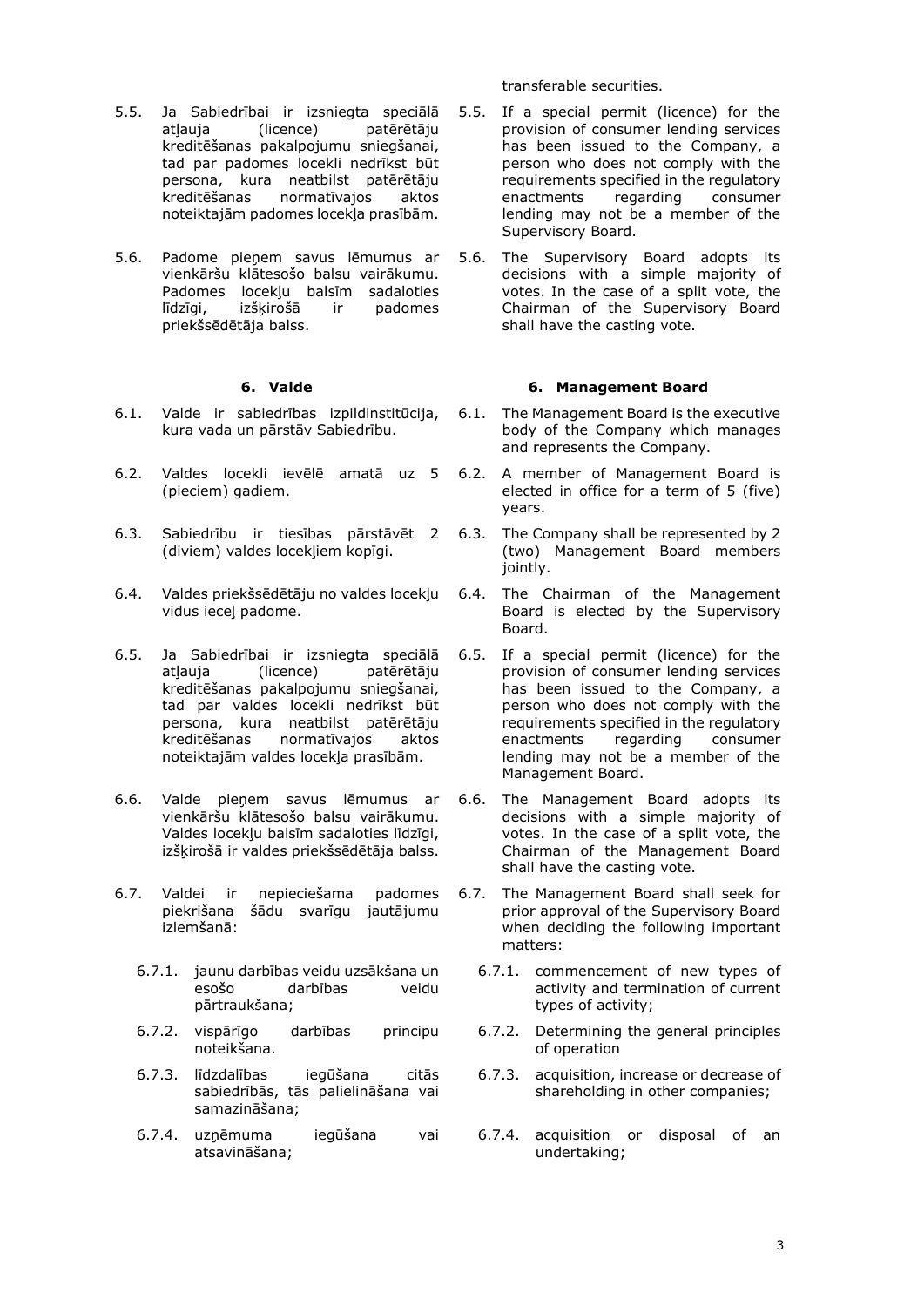- 6.7.5. nekustamā īpašuma iegūšana, atsavināšana vai apgrūtināšana ar lietu tiesībām;
- 
- 6.7.7. piekrišana darījuma slēgšanai, grozīšanai vai pārjaunošanai ar saistīto personu;
- 6.7.8. galvojuma, ķīlas vai garantijas sniegšana Sabiedrības vārdā, lai nodrošinātu trešo personu saistības, attiecīgo līgumu noslēgšana, grozīšana vai izbeigšana;
- 6.7.9. ārpusbilances saistību uzņemšanās;
- 6.7.10. finansējuma saņemšana, ja atsevišķs darījums rada Sabiedrībai saistības vairāk nekā 100 000 EUR (simts tūkstoši euro) apmērā ciktāl jautājums nav akcionāru sapulces kompetencē;
- 6.7.11. darījuma un/vai vairāku darījumu ar vienu un to pašu personu vai vienu darījuma mērķi slēgšana ārpus Sabiedrības komercdarbības, ja to kopējā summa pārskata gada ietvaros pārsniedz 100 000 EUR (simts tūkstoši euro);
- 6.7.12. tādu aizdevumu izsniegšana, kas nav saistīti ar sabiedrības parasto komercdarbību;
- 6.7.13. intelektuālā īpašuma nodošana, mainīšana, ekskluzīvas licences vai citu līdzīgu tiesību piešķiršana trešajai personai, izņemot ar Sabiedrību saistītajai sabiedrībai, vai citas būtiskas darbības ar intelektuālo īpašumu;
- 6.7.14. jebkādas tiesvedības, šķīrējtiesas vai mediācijas procesa uzsākšana un izbeigšana vai izlīgums, izņemot tādu parādu piedziņu, kas radušies parastās ikdienas komercdarbības ietvaros, vai izņemot jebkādu pieteikumu par pagaidu aizsardzību vai citu pieteikumu vai darbību (tajā skaitā, pagaidu aizsardzību), kas ir steidzami nepieciešama Sabiedrības interesēs apstākļos un kad nav saprātīgi iegūt padomes piekrišanu;
- 6.7.15. brīvprātīga maksātnespējas procesa pieteikuma vai tiesiskās
- 6.7.5. acquisition, alienation of the real property or encumbrance of the real property with rights in rem;
- 6.7.6. prokūras izsniegšana; 6.7.6. issuance of procuration;
	- 6.7.7. consent to enter into, amend or renew a transaction with a related party;
	- 6.7.8. granting a surety, pledge or warranty on behalf of the Company related to performance of the obligations of a third party, concluding, amending or terminating the respective agreements;
	- 6.7.9. off-balance sheet commitments;
	- 6.7.10. receipt of financing if the single case causes the Company liabilities of more than EUR 100 000 (one hundred thousand euros) to the extent that the issue is not within the competence of the shareholders' meeting;
	- 6.7.11. entering into transaction and/or multiple transactions with the same person or one purpose of transaction outside Company's ordinary commercial activity, if the total amount thereof during a period of one reporting year exceeds EUR 100 000 (one hundred thousand euros);
	- 6.7.12. issuing of such loans that are not related to the usual commercial activities of the Company;
	- 6.7.13. transfer, modification of intellectual property, gran of exclusive license or other similar rights to a third party, except for a company that is related to the Company, or other significant activities with intellectual property;
	- 6.7.14. initiation and termination or settlement of any proceedings,<br>arbitration or mediation arbitration or mediation proceedings, with the exception of the recovery of debts incurred in the ordinary course of business, or of any application for interim protection or other application or action (including, temporary protection) which is urgently needed in the interests of the Company and where it is not reasonable to obtain the consent of Supervisory Board;
	- 6.7.15. submission of a voluntary application for insolvency proceedings or an application for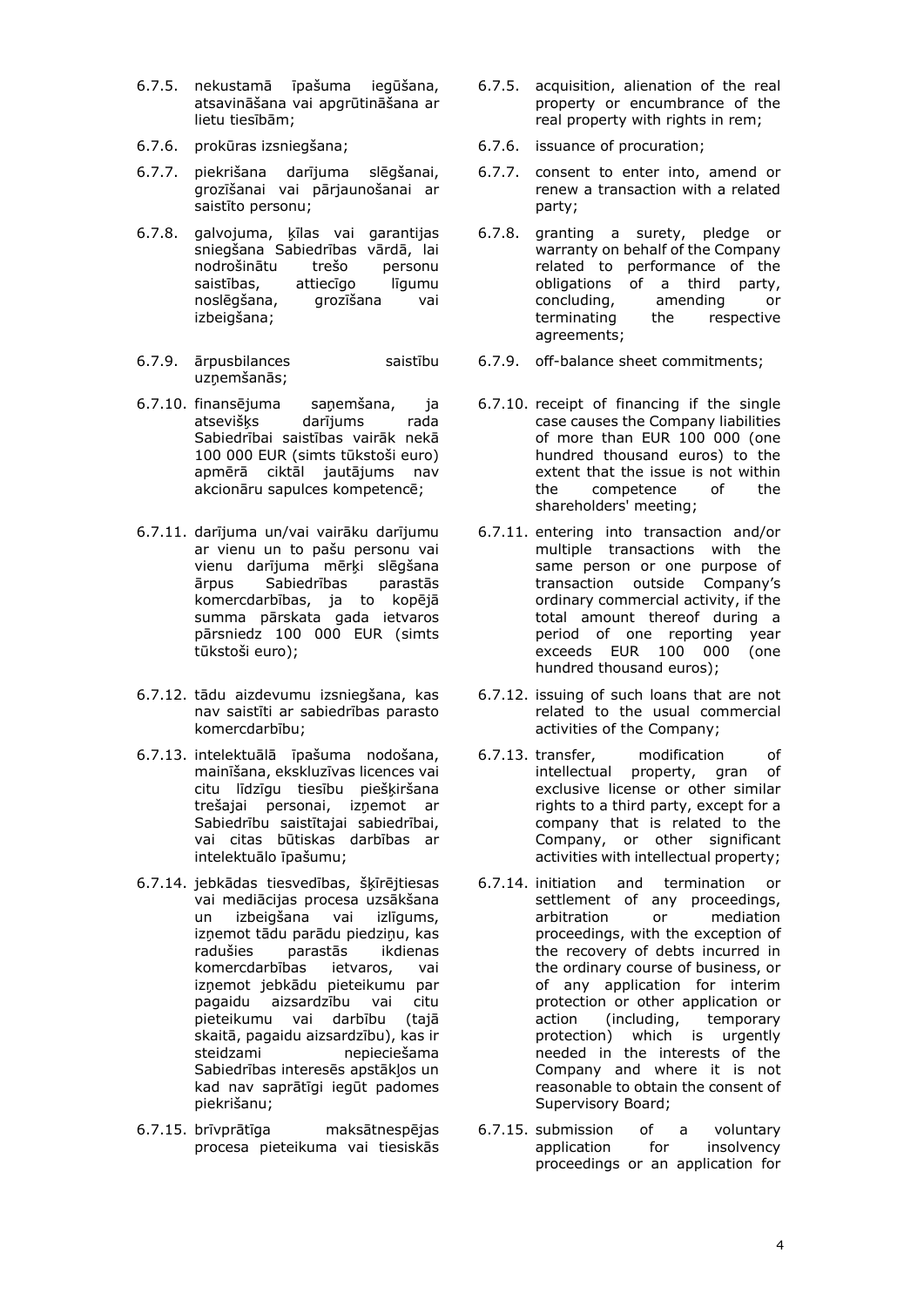aizsardzības procesa pieteikuma iesniegšana; vai

6.7.16. attiecībā uz jebkuru augstākminēto jautājumu, ja tas attiecās uz meitas sabiedrību.

- 7.1. Dividendes var noteikt un aprēķināt arī no peļņas, kas gūta periodā pēc iepriekšējā pārskata gada beigām (turpmāk – Ārkārtas dividendes).
- 7.2. Valde sasauc akcionāru sapulci par Ārkārtas dividenžu noteikšanu pēc ceturkšņa pārskata sagatavošanas.
- 7.3. Ārkārtas dividendes nosaka saskaņā ar valdes sagatavoto priekšlikumu, reizi ceturksnī, līdz 50% no Sabiedrības konsolidētās peļņas, kas gūta iepriekšējā ceturksnī.
- 7.4. Ārkārtas dividendes izmaksā reizi 7.4. Extraordinary dividends are paid out ceturksnī pēc akcionāru sapulces, kurā apstiprināts iepriekšējā ceturkšņa pārskats.

Rīgā 2021. gada 15. oktobrī Karastas Riga, 15 October 2021

legal protection proceedings; or

6.7.16. in respect of any of the above matters, in so far as it concerns a subsidiary.

# **7. Ārkārtas dividendes 7. Extraordinary dividends**

- 7.1. Dividends may be determined and calculated also from the net profit earned in the period after the end of the previous reporting year (hereinafter – Extraordinary dividends).
- 7.2. The Management Board shall convene a shareholder meeting for determination of Extraordinary dividends after the preparation of a quarterly financial report.
	- Extraordinary dividends shall be determined quarterly in accordance with the proposal of the Management Board and shall constitute up to 50% of the net profit of the Company for the previous quarter.
- quarterly after the shareholder meeting in which financial report for the previous quarter has been approved.

……………………………………….. **Didzis Ādmīdiņš** Valdes priekšsēdētājs/ Chairman of the Management Board

…………………………………………… **Ivars Lamberts** Valdes loceklis/ Member of the Management Board

……………………………………….. **Kristaps Bergmanis** Valdes loceklis/ Member of the Management Board

> ………………………………………… **Mārtiņš Bičevskis**

Padomes loceklis/ Member of the Supervisory Board

………………………………………

**Agris Evertovskis** Padomes loceklis/ Member of the Supervisory Board

…………………………………………… **Gatis Kokins** Padomes loceklis/ Member of the Supervisory Board